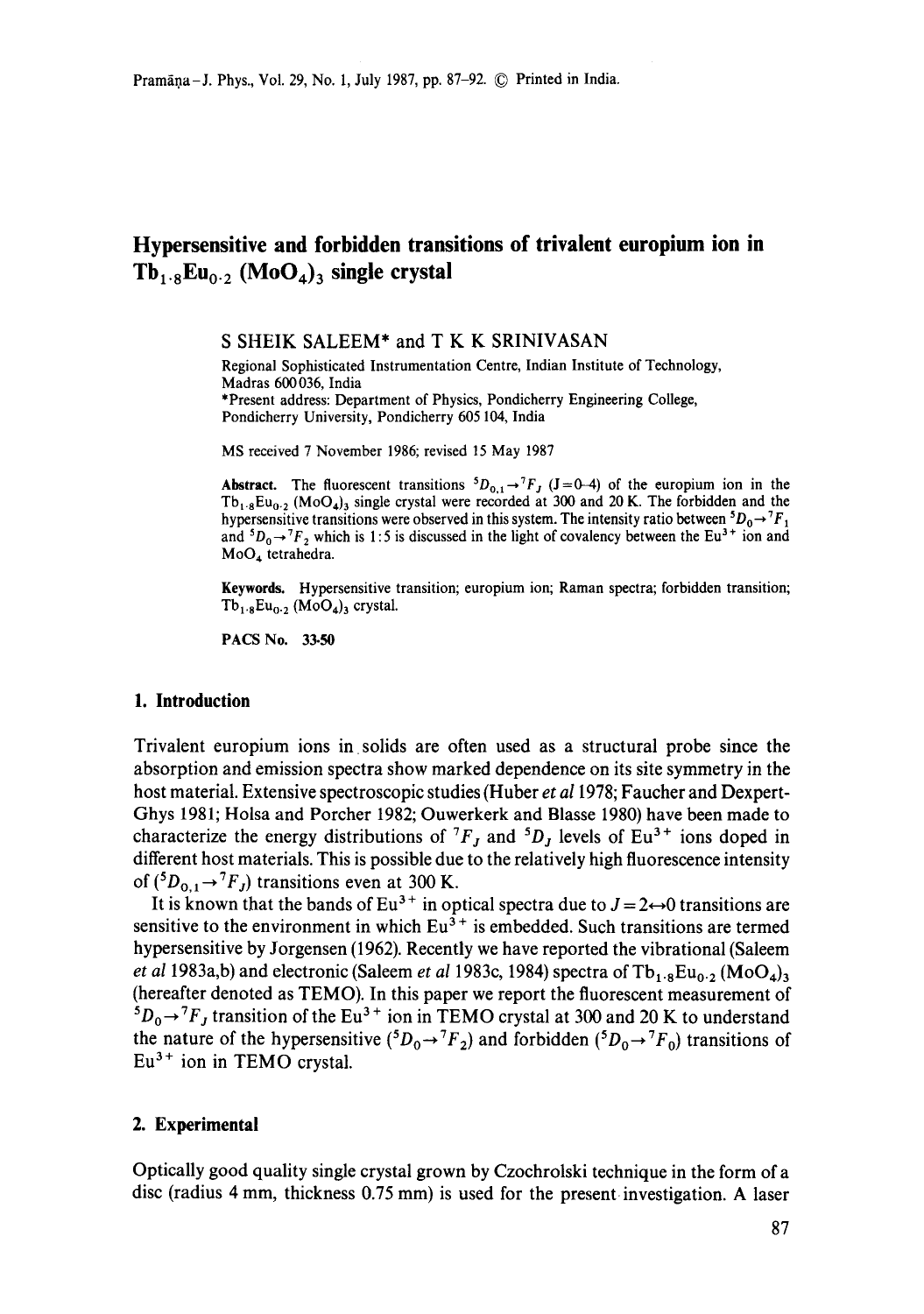Raman spectrometer (Cary 82) equipped with a Ar ÷ laser (Spectra Physics model 165) was used to obtain the spectra. The fluorescent transitions  ${}^5D_{0,1} \rightarrow {}^7F_J$  are excited with the 514.5 mm emission line of the  $Ar^+$  laser. For investigations at 20 K, a cryodyne cryocooler was used. The sample was held at the tip of the copper rod connected to the cold head of the cryodyne. The temperature at the sample was measured with a goldcopper thermocouple.

# **3. Results and discussion**

## 3.1 *Selection rules*

The structure of TEMO is isotypic with  $Tb_2(MoO_4)$ <sub>3</sub> (Svennson *et al 1979*). Electric dipole transitions within the  $4f$  shell of a rare-earth ion are allowed if the surroundings of the ion are such that its nucleus is not situated at the centre of inversion (Judd 1962). The theory of electric dipole transitions occurring between  $4f$  ground state configurations was developed by Judd (1962) and Ofelt (1962). When there is no J-mixing, the selection rules for electric dipole transitions are:

$$
\Delta S = 0, \quad L \leq 6, \quad J \leq 6
$$

and if the initial state has a J value of zero then  $\Delta J = 2$ , 4, 6 (Porcher and Caro 1980). The appropriate selection rule for magnetic dipole transitions  $\Delta J = 0, \pm 1$ ; 0 $\leftrightarrow$ 0 is forbidden (Holsa and Porcher 1981). By this rule, for the europium ion the  ${}^5D_0 \rightarrow {}^7F_0$ and  ${}^5D_1 \rightarrow {}^7F_3$  transitions are prohibited. For the low symmetry cases corresponding to  $C_s$ ,  $C_n$  and  $C_{nv}$  point groups, the above transitions are allowed by group theory and are often observed (Blasse and Bril 1966). In particular, the  ${}^5D_0 \rightarrow {}^7F_0$  transition which has a pure electric dipole character is very interesting because of the strong dependence of its intensity on the nature of the crystalline matrix.

The hypersensitive transition can occur only in symmetries such as  $C_s$ ,  $C_1$ ,  $C_2$ ,  $C_{2V}$ ,  $C_{3V}$ ,  $C_{4V}$ ,  $C_6$  (Judd 1966). The intensity ratio of  ${}^5D_0 \rightarrow {}^7F_1$ :  ${}^5D_0 \rightarrow {}^7F_2$  between forced ED transitions ( $J = 2$ ) and magnetic dipole ( $J = 1$ ) can be used as an indicator for the relative magnitude of hypersensitivity.

## 3.2 *Fluorescence spectra*

The observed spectrum at room temperature and at 20K in the region  $2180-3300$  cm<sup> $-1$ </sup> is shown in figure 1. Table 1 describes the assignments of the fluorescence transitions at 300 and 20 K. Since the energy of the exciting line 514.5 nm (19436 cm<sup>-1</sup>) is well above the <sup>5</sup> $D_0$  and <sup>5</sup> $D_1$  energies of the Eu<sup>3+</sup> ion, fluorescence transitions from these levels to the ground  $^{7}F_J$  have been observed in the Raman spectra in the region 2000-3600 cm<sup>-1</sup>. The spectra recorded for the six different Raman tensors are the same except for slight differences in intensity. The very high intensity of the bands in this region compared to the normal modes of the molybdate ions (Saleem *et al* 1983a) in the region 10–2000 cm<sup>-1</sup> by a maximum factor of  $2 \times 10^2$  indicates that these bands are not due to multiphonon modes.

The strong and sharp line at 2202 cm<sup>-1</sup> is due to the  ${}^5D_0 \rightarrow {}^7F_0$  transition for which the equivalent energy is (19436-2202) 17234  $cm^{-1}$ . This transition which is parityforbidden in the case of the free ion is allowed only through J-mixing effects (Blasse and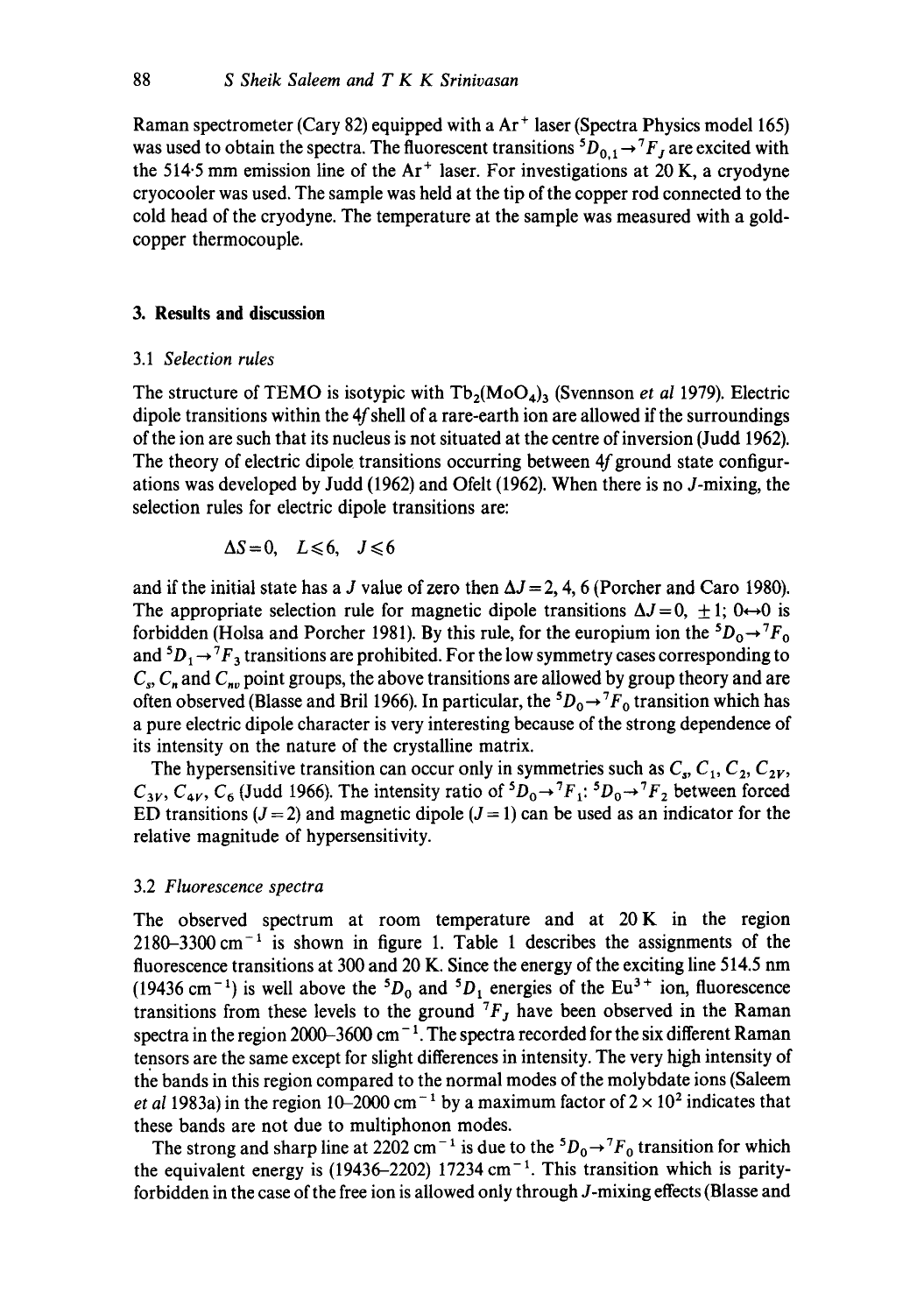

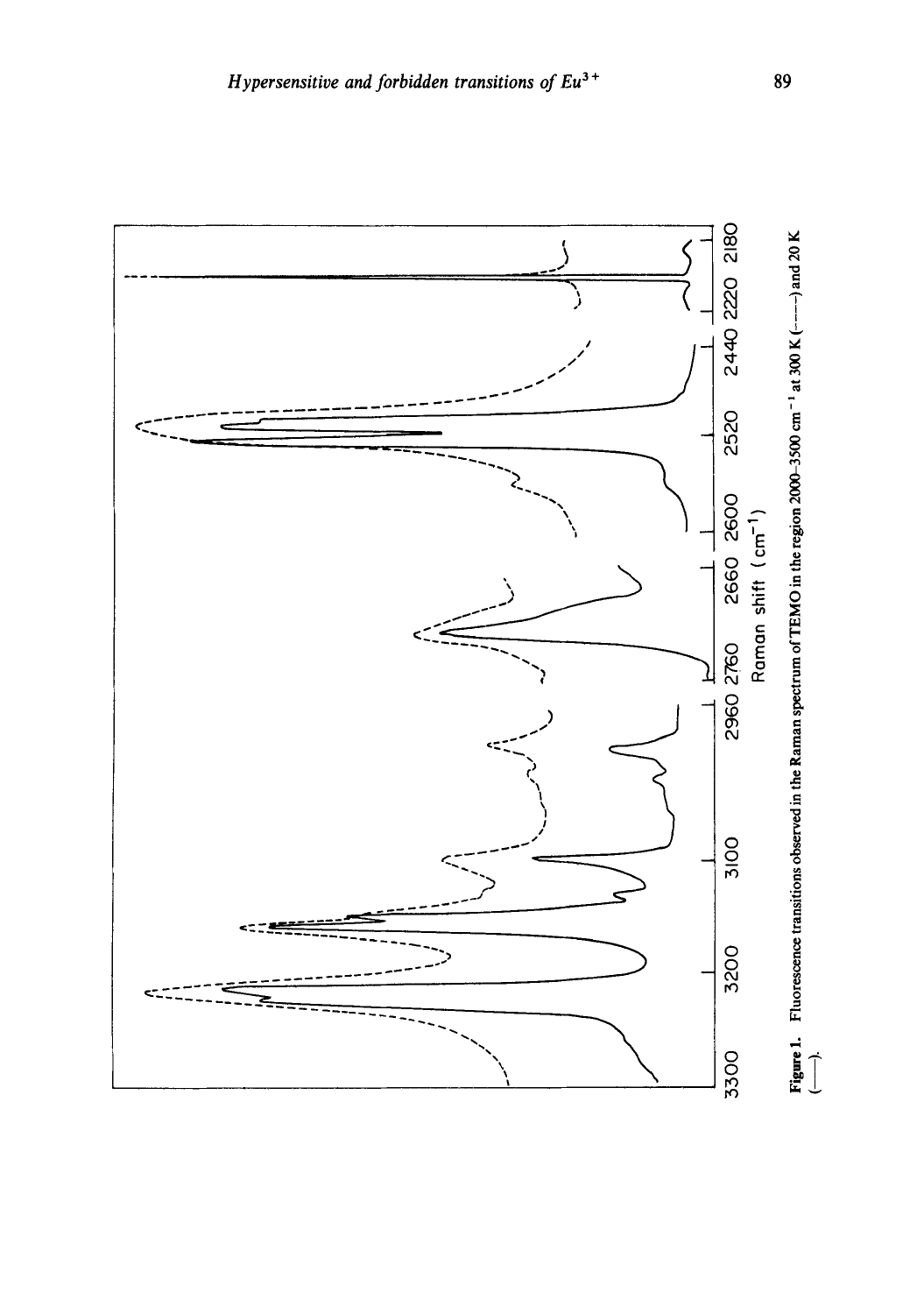| <b>Fluorescence</b> lines |                             |      | Equivalent<br>energy* |                               |
|---------------------------|-----------------------------|------|-----------------------|-------------------------------|
| 300 K                     |                             | 20 K | $(in cm-1)$           | Assignments                   |
| 2202                      | $(45 \times 2)$ †           | 2202 | 17234                 | ${}^5D_0 \rightarrow {}^7F_0$ |
|                           |                             | 2501 | 16935                 | ${}^5D_1 \rightarrow {}^7F_3$ |
|                           |                             | 2507 | 16929                 | ${}^5D_0 \rightarrow {}^7F_1$ |
| 2508                      | $(90 \times 2 \times 10^2)$ |      | 16928                 | ${}^5D_0 \rightarrow {}^7F_1$ |
|                           |                             | 2520 | 16906                 | ${}^5D_1 \rightarrow {}^7F_3$ |
|                           |                             | 2558 | 16878                 | ${}^5D_0 \rightarrow {}^7F_1$ |
| 2560                      | $(18 \times 2 \times 10^2)$ |      | 16876                 | ${}^5D_0 \rightarrow {}^7F_1$ |
|                           |                             | 2716 | 16720                 | ${}^5D_0 \rightarrow {}^7F_1$ |
| 2720                      | $(28 \times 2)$             |      | 16716                 | ${}^5D_0 \rightarrow {}^7F_1$ |
| 3001                      | $(12 \times 10^3)$          | 3001 | 16435                 | ${}^5D_0 \rightarrow {}^7F_2$ |
| 3026                      | $(5 \times 10^3)$           |      | 16410                 | ${}^5D_1 \rightarrow {}^7F_4$ |
|                           |                             | 3029 | 16407                 | ${}^5D_1 \rightarrow {}^7F_4$ |
| 3044                      | $(2 \times 10^3)$           |      | 16392                 | ${}^5D_1 \rightarrow {}^7F_4$ |
|                           |                             | 3048 | 16388                 | ${}^5D_1 \rightarrow {}^7F_4$ |
|                           |                             | 3100 | 16336                 | ${}^5D_0 \rightarrow {}^7F_2$ |
| 3102                      | $(12 \times 10^3)$          |      | 16334                 | ${}^5D_0 \rightarrow {}^7F_2$ |
| 3150                      | Sh                          | 3150 | 16286                 | ${}^5D_1 \rightarrow {}^7F_4$ |
| 3161                      | $(40 \times 10^3)$          | 3161 | 16275                 | ${}^5D_0 \rightarrow {}^7F_2$ |
|                           |                             | 3214 | 16222                 | ${}^5D_0 \rightarrow {}^7F_2$ |
| 3217                      | $(90 \times 10^3)$          |      | 16219                 | ${}^5D_0 \rightarrow {}^7F_2$ |
|                           |                             | 3228 | 16208                 | ${}^5D_1 \rightarrow {}^7F_4$ |
| 3376                      | $(4 \times 10^3)$           |      | 16060                 | ${}^5D_1 \rightarrow {}^7F_4$ |
| 3440                      | $(23 \times 10^3)$          |      | 15996                 | ${}^5D_0 \rightarrow {}^7F_2$ |

**Table l. Fluorescence transitions of TEMO in the region**   $2000-3500$  cm<sup>-1</sup> at 300 and 20 K and their assignments.

**\* Equivalent energy: Exciting energy-Raman shift; Exciting energy:**  514.5 nm (19436 cm<sup>-1</sup>); † Intensity values from peak heights; Sh = Shoulder.

**Brill 1966). The observation of this transition in a way confirms the crystallographic**  data that the Eu<sup>3+</sup> ion replaces the Tb<sup>3+</sup> ion in the  $C_1$  site of Tb<sub>2</sub>(MoO<sub>4</sub>)<sub>3</sub> structure **(Borchardt and Bierstedt 1976). The most interesting feature of the spectra is the high**  intensity of the <sup>5</sup> $D_0 \rightarrow {}^7F_0$  transition. A similar increase in intensity of this transition **with increasing ionic radius of the host cation was observed earlier (Holsa and Porcher**  1981). This can be applied in the present case since the ionic radius of  $Eu<sup>3+</sup>$  is less than that of the host cation which is  $Tb^{3+}$ . Also, the high intensity can be correlated with **interstate mixing as suggested by Kirby and Richardson (1983).** 

The half bandwidth of the  ${}^5D_0 \rightarrow {}^7F_0$  at 20 K is  $\sim$  4 cm<sup>-1</sup> as compared to 2 cm<sup>-1</sup> in the case of  $Eu_2O_3$  (Rice and DeShazer 1969). We presume that in TEMO there are two slightly different sites of  $C_1$  symmetry causing the inhomogeneous broadening. The differences arise from the slightly different position of the Eu<sup>3+</sup> ion and small variations **in the crystal field parameters.** 

The intense line at  $2508 \text{ cm}^{-1}$   $(16928 \text{ cm}^{-1})$  along with the others at  $2560$  and 2720 cm<sup>-1</sup> is due to  ${}^5D_0 \rightarrow {}^7F_1$  transitions. This assignment leads to a separation of 306 cm<sup>-1</sup> between  ${}^{7}F_0$  and  ${}^{7}F_1$  and a splitting of 212 cm<sup>-1</sup> for the  ${}^{7}F_1$  levels which are **in good agreement with previous results (Koningstein and Grunberg 1971; Dieke 1963;**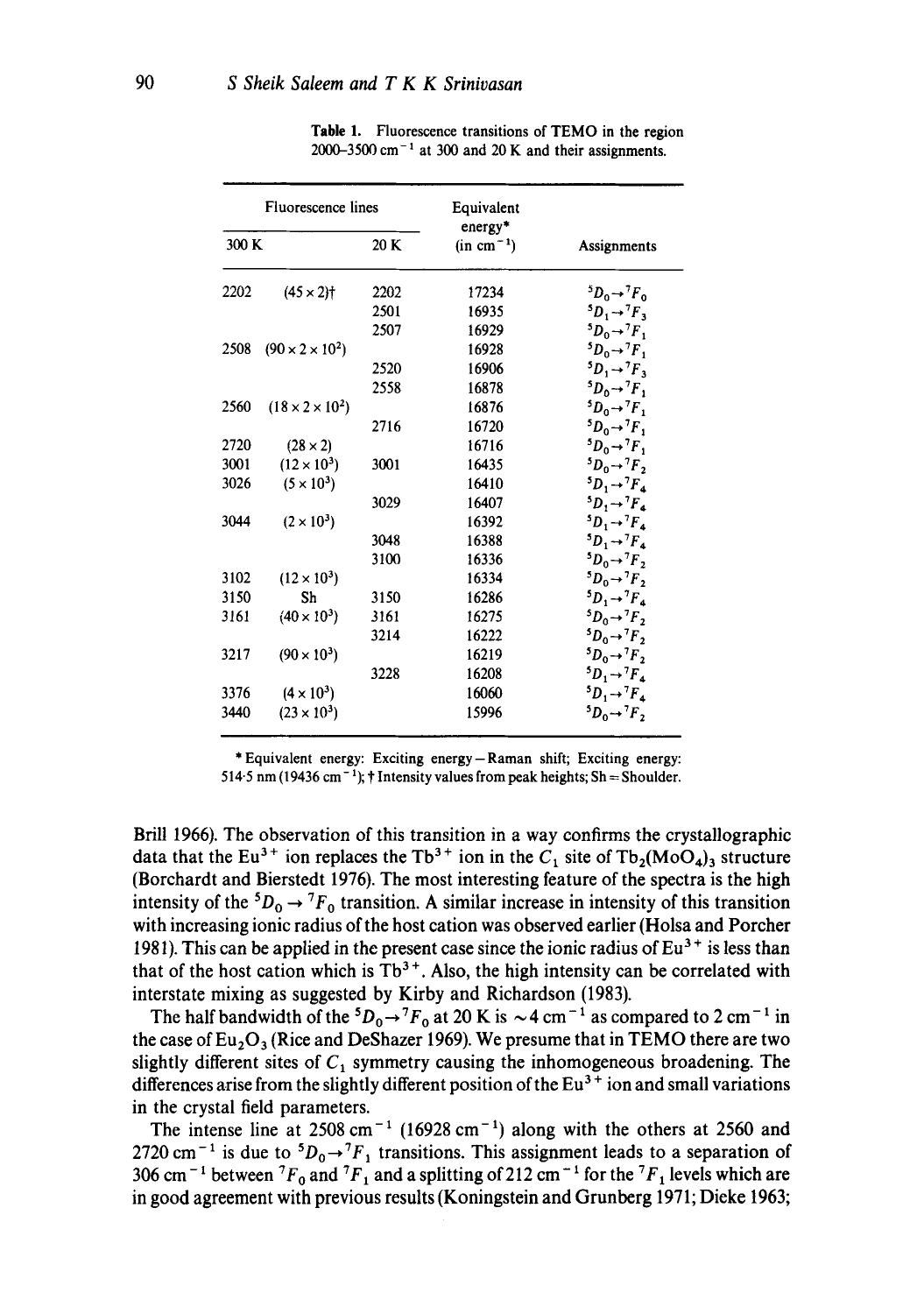Bonnet *et al* 1978; Holsa and Porcher 1982). At 20 K the line at 2508 cm<sup>-1</sup> splits into three lines having energies 2520, 2507 and 2501 cm<sup>-1</sup>. Of these the intense line at 2520 cm<sup>-1</sup> and the shoulder at 2501 cm<sup>-1</sup> are assigned to the  ${}^5D_1 \rightarrow {}^7F_3$  transitions. This assignment is in agreement with the previous results (Holsa and Porcher 1982) and also reasonable since the split lines cannot be assigned to  ${}^5D_0 \rightarrow {}^7F_1$  because the three  ${}^5D_0 \rightarrow {}^7F_1$  transitions have already been assigned and no other  ${}^5D_{0,1} \rightarrow {}^7F_J$  transitions have their energies in this region.

Groups of lines in the region 2970-3300 (16466-16136 cm<sup>-1</sup>) are due to  ${}^{5}D_{0} \rightarrow {}^{7}F_{2}$ and  ${}^5D_1 \rightarrow {}^7F_4$  transitions. The strong lines at 3001 (16435), 3102 (16334), 3161 (16275), 3217 (16219) and 3440 (15970) cm<sup>-1</sup> have been assigned to the  ${}^5D_0 \rightarrow {}^7F_2$  transitions. These transitions are the strongest among the observed  ${}^5D_0 \rightarrow {}^7F_1$  (J=0 to 6) transitions. At 20 K all these lines gain intensity due to the increased Boltzmann population in the ground state and some new lines appear which are assigned to  ${}^5D_1\rightarrow {}^7F_4$  transitions. The intensity ratio between  ${}^5D_0\rightarrow {}^7F_1$  and  ${}^5D_0\rightarrow {}^7F_2$  is found to be 1:5. The observed high intensity of the  ${}^5D_0 \rightarrow {}^7F_2$  transition provides another example for the influence of hypersensitivity. The ratio 1:5 is higher (1:3 for phosphate and  $1:4.2$  for silicate) than that observed for silicate and phosphate glasses and phosphate crystals (Reisfeld and Lieblich 1973; Blanzat *et al* 1980) doped with Eu<sup>3+</sup> ion. It can be said that the increase in the intensity of the hypersensitve bands in TEMO is due to the increased covalency between the  $Eu<sup>3+</sup>$  ion and the oxygen atom of the Mo-O tetrahedra.

The increased covalency can also be established by calculating the optical electronegativity  $\chi$  for the MoO<sub>4</sub> tetrahedra using the relation  $\sigma_{obs}=30000$ ( $\chi_{opt}-\chi_{uncorr}$ ) considering the values of  $\chi_{uncorr}$  (Eu) as 1.9 (Wybourne 1965) and  $\sigma_{obs}$  is the peak value of the charge transfer band. The lower the electronegativity of the tetrahedra the larger is the participation of the oxygen atom in the covalent bonding with the rare earth. The charge transfer band has been observed at 330 nm (Saleem *et al*  1983c) in TEMO which gives a value of 2.91 for  $\chi_{opt}$ . This is much lower than the values of  $3.53$  and  $4.0$  calculated respectively for P-O and Si-O tetrahedra. Hence the increase in the covalency between  $Eu^{3+}$  and oxygen of the MoO<sub>4</sub> tetrahedra in TEMO, compared to  $SiO<sub>4</sub>$  and  $PO<sub>4</sub>$  tetrahedra.

# **4. Conclusion**

The observed high intensity of the forbidden  ${}^5D_0 \rightarrow {}^7F_0$  transitions confirm the diffraction data that the Eu<sup>3+</sup> ion replaces the Tb<sup>3+</sup> in C<sub>1</sub> site in the Tb<sub>2</sub>(MoO<sub>4</sub>)<sub>3</sub> structure (Borchardt and Bierstedt 1976). The higher ratio of 1:5 for the  ${}^5D_0 \rightarrow {}^7F_1$ :  ${}^5D_0 \rightarrow {}^7F_2$  transition indicates increased covalency between the Eu<sup>3+</sup> oxygen of the  $MoO<sub>4</sub>$  tetrahedra.

## **Acknowledgements**

One of the authors (SSS) is thankful to CSIR, New Delhi for a post-doctoral fellowship. The authors are thankful to one of the referees for valuable suggestions.